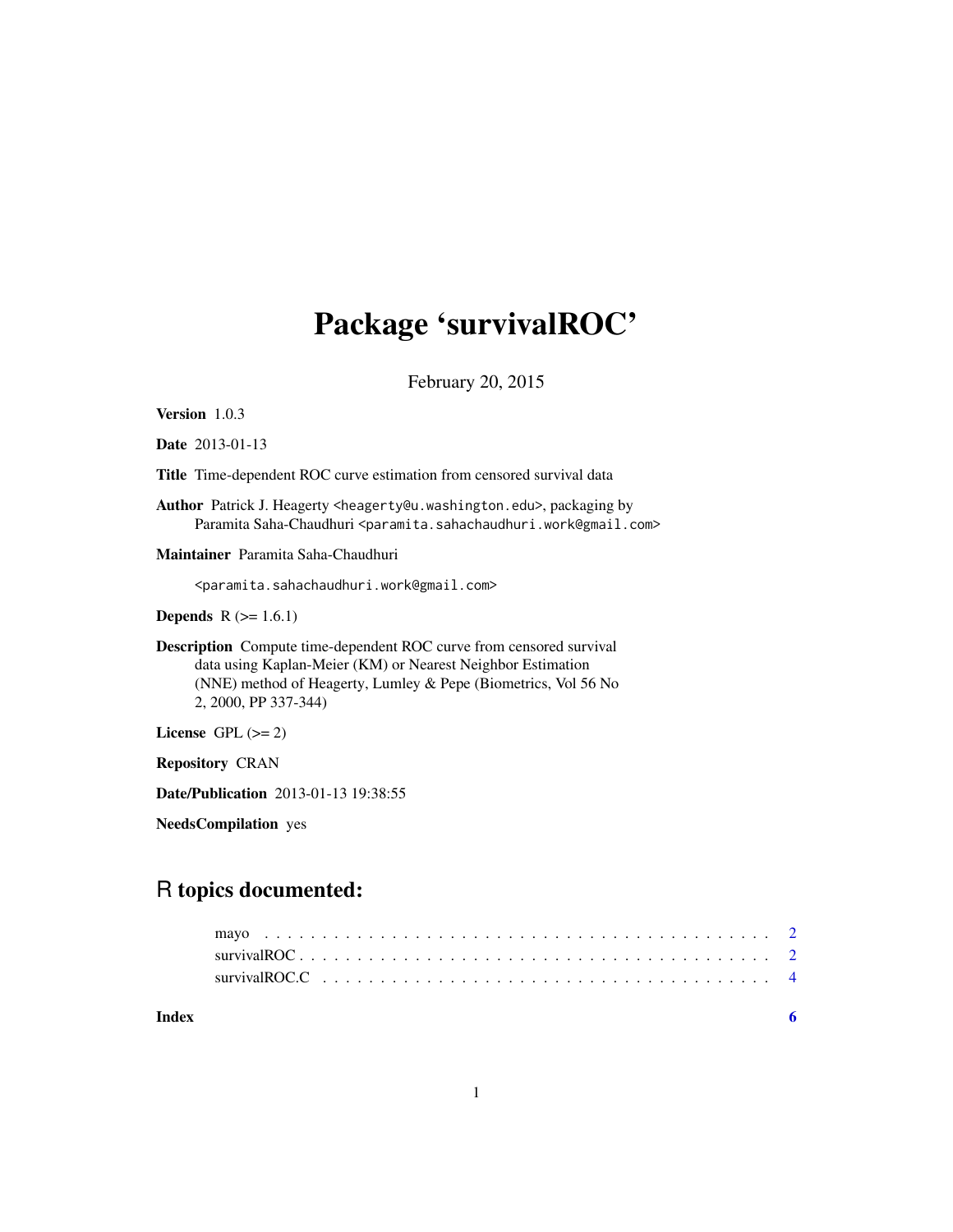#### Description

Two marker values with event time and censoring status for the subjects in Mayo PBC data

#### Format

A data frame with 312 observations and 4 variables: time (event time/censoring time), censor (censoring indicator), mayoscore4, mayoscore5. The two scores are derived from 4 and 5 covariates respectively.

#### Author(s)

Patrick J. Heagerty

#### References

Heagerty, P.J., Zheng, Y. (2005) Survival Model Predictive Accuracy and ROC Curves *Biometrics*, 61,  $92 - 105$ 

survivalROC *Time-dependent ROC curve estimation from censored survival data*

#### Description

This function creates time-dependent ROC curve from censored survival data using the Kaplan-Meier (KM) or Nearest Neighbor Estimation (NNE) method of Heagerty, Lumley and Pepe, 2000

#### Usage

```
survivalROC(Stime, status, marker, entry = NULL, predict.time, cut.values =
NULL, method = "NNE", lambda = NULL, span = NULL, window =
"symmetric")
```
#### **Arguments**

| Stime        | Event time or censoring time for subjects                                        |
|--------------|----------------------------------------------------------------------------------|
| status       | Indicator of status, 1 if death or event, 0 otherwise                            |
| marker       | Predictor or marker value                                                        |
| entry        | Entry time for the subjects                                                      |
| predict.time | Time point of the ROC curve                                                      |
| cut.values   | marker values to use as a cut-off for calculation of sensitivity and specificity |

<span id="page-1-0"></span>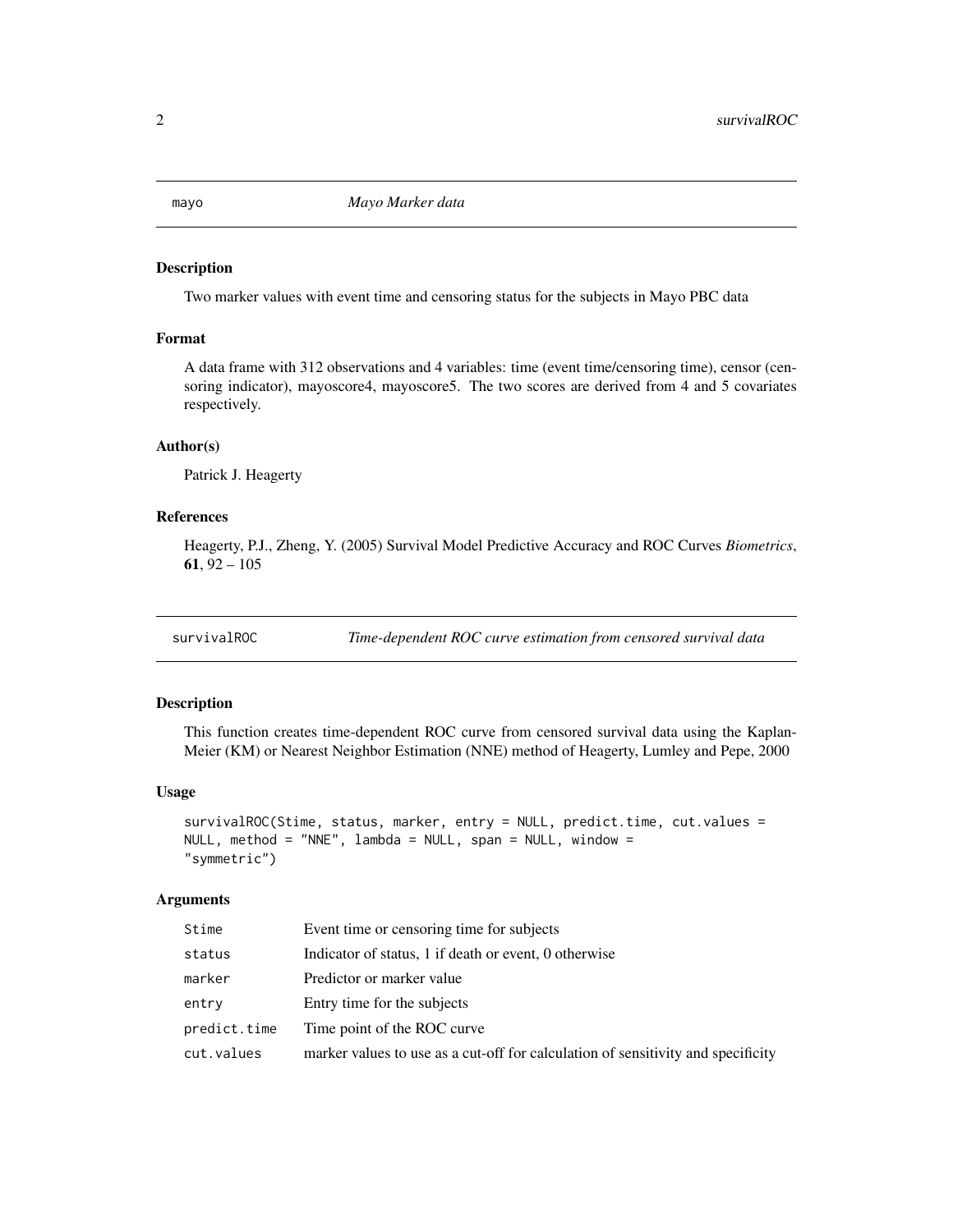#### survivalROC 3

| method | Method for fitting joint distribution of (marker,t), either of KM or NNE, the<br>default method is NNE |
|--------|--------------------------------------------------------------------------------------------------------|
| lambda | smoothing parameter for NNE                                                                            |
| span   | Span for the NNE, need either lambda or span for NNE                                                   |
| window | window for NNE, either of symmetric or asymmetric                                                      |

#### Details

Suppose we have censored survival data along with a baseline marker value and we want to see how well the marker predicts the survival time for the subjects in the dataset. In particular, suppose we have survival times in days and we want to see how well the marker predicts the one-year survival (predict.time=365 days). This function roc.KM.calc(), returns the unique marker values, TP (True Positive), FP (False Positive), Kaplan-Meier survival estimate corresponding to the time point of interest (predict.time) and AUC (Area Under (ROC) Curve) at the time point of interest.

#### Value

Returns a list of the following items:

| cut.values   | unique marker values for calculation of TP and FP      |
|--------------|--------------------------------------------------------|
| TP.          | True Positive corresponding to the cut offs in marker  |
| <b>FP</b>    | False Positive corresponding to the cut offs in marker |
| predict.time | time point of interest                                 |
| Survival     | Kaplan-Meier survival estimate at predict.time         |
| <b>AUC</b>   | Area Under (ROC) Curve at time predict.time            |

#### Author(s)

Patrick J. Heagerty

#### References

Heagerty, P.J., Lumley, T., Pepe, M. S. (2000) Time-dependent ROC Curves for Censored Survival Data and a Diagnostic Marker *Biometrics*, 56, 337 – 344

#### Examples

```
data(mayo)
nobs <- NROW(mayo)
cutoff <- 365
  ## MAYOSCORE 4, METHOD = NNE
  Mayo4.1= survivalROC(Stime=mayo$time,
    status=mayo$censor,
   marker = mayo$mayoscore4,
    predict.time = cutoff,span = 0.25*nobs<sup>(-0.20)</sup>)
  plot(Mayo4.1$FP, Mayo4.1$TP, type="l", xlim=c(0,1), ylim=c(0,1),
  xlab=paste( "FP", "\n", "AUC = ",round(Mayo4.1$AUC,3)),
  ylab="TP",main="Mayoscore 4, Method = NNE \n Year = 1")
```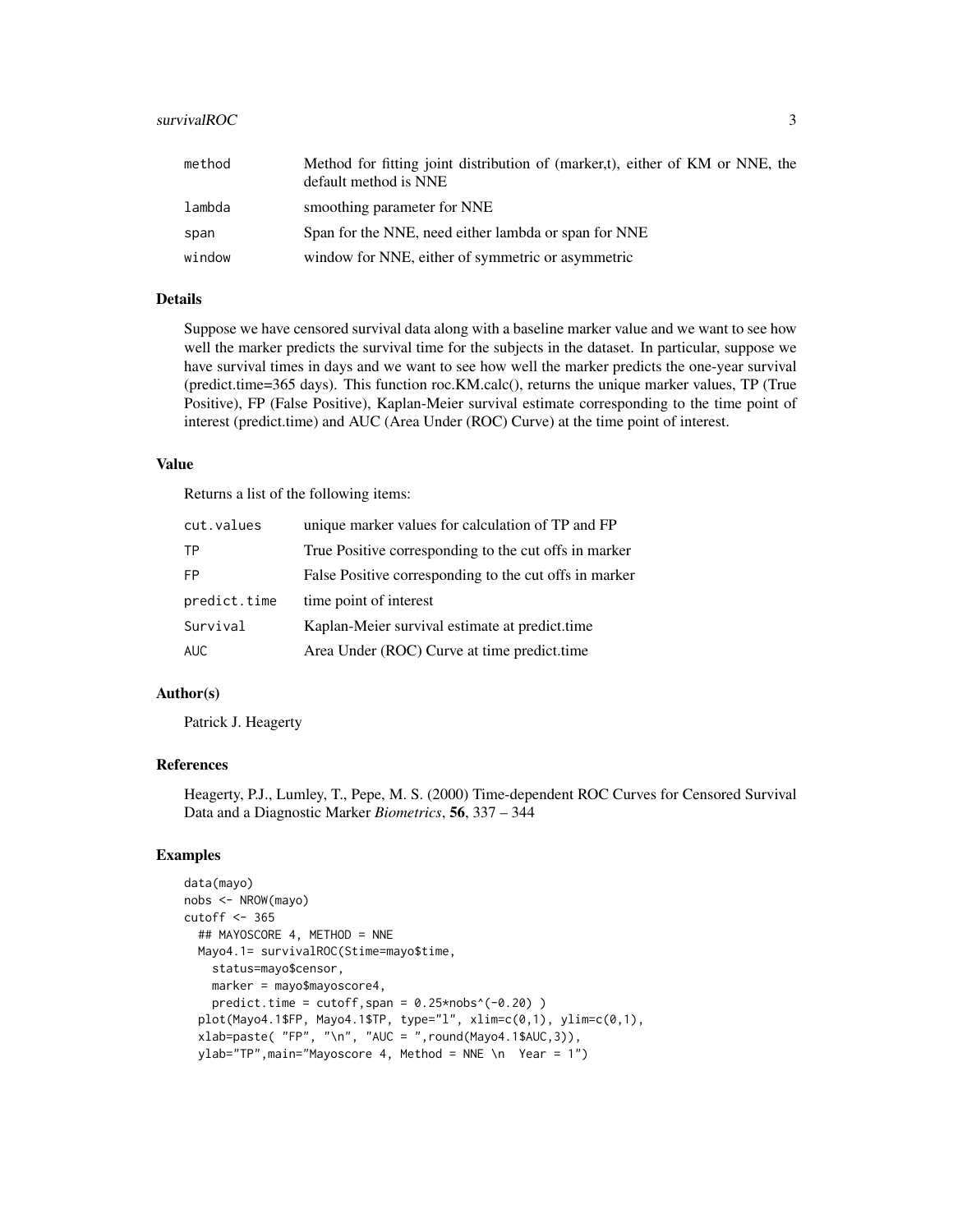```
abline(0,1)
## MAYOSCORE 4, METHOD = KM
Mayo4.2= survivalROC(Stime=mayo$time,
  status=mayo$censor,
 marker = mayo$mayoscore4,
  predict.time = cutoff, method="KM")
plot(Mayo4.2$FP, Mayo4.2$TP, type="l", xlim=c(0,1), ylim=c(0,1),
xlab=paste( "FP", "\n", "AUC = ",round(Mayo4.2$AUC,3)),
ylab="TP",main="Mayoscore 4, Method = KM \n Year = 1")
abline(0,1)
```
survivalROC.C *Time-dependent ROC curve estimation from censored survival data*

#### Description

This function creates time-dependent ROC curve from censored survival data using the Nearest Neighbor Estimation (NNE) method of Heagerty, Lumley and Pepe, 2000

#### Usage

survivalROC.C(Stime,status,marker,predict.time,span)

#### Arguments

| Stime        | Event time or censoring time for subjects             |
|--------------|-------------------------------------------------------|
| status       | Indicator of status, 1 if death or event, 0 otherwise |
| marker       | Predictor or marker value                             |
| predict.time | Time point of the ROC curve.                          |
| span         | Span for the NNE                                      |

#### Details

Suppose we have censored survival data along with a baseline marker value and we want to see how well the marker predicts the survival time for the subjects in the dataset. In particular, suppose we have survival times in days and we want to see how well the marker predicts the one-year survival (PredictTime=365 days). This function returns the unique marker values, sensitivity (True positive or TP), (1-specificity) (False positive or FP) and Kaplan-Meier survival estimate corresponding to the time point of interest (PredictTime). The (FP,TP) values then can be used to construct ROC curve at the time point of interest.

<span id="page-3-0"></span>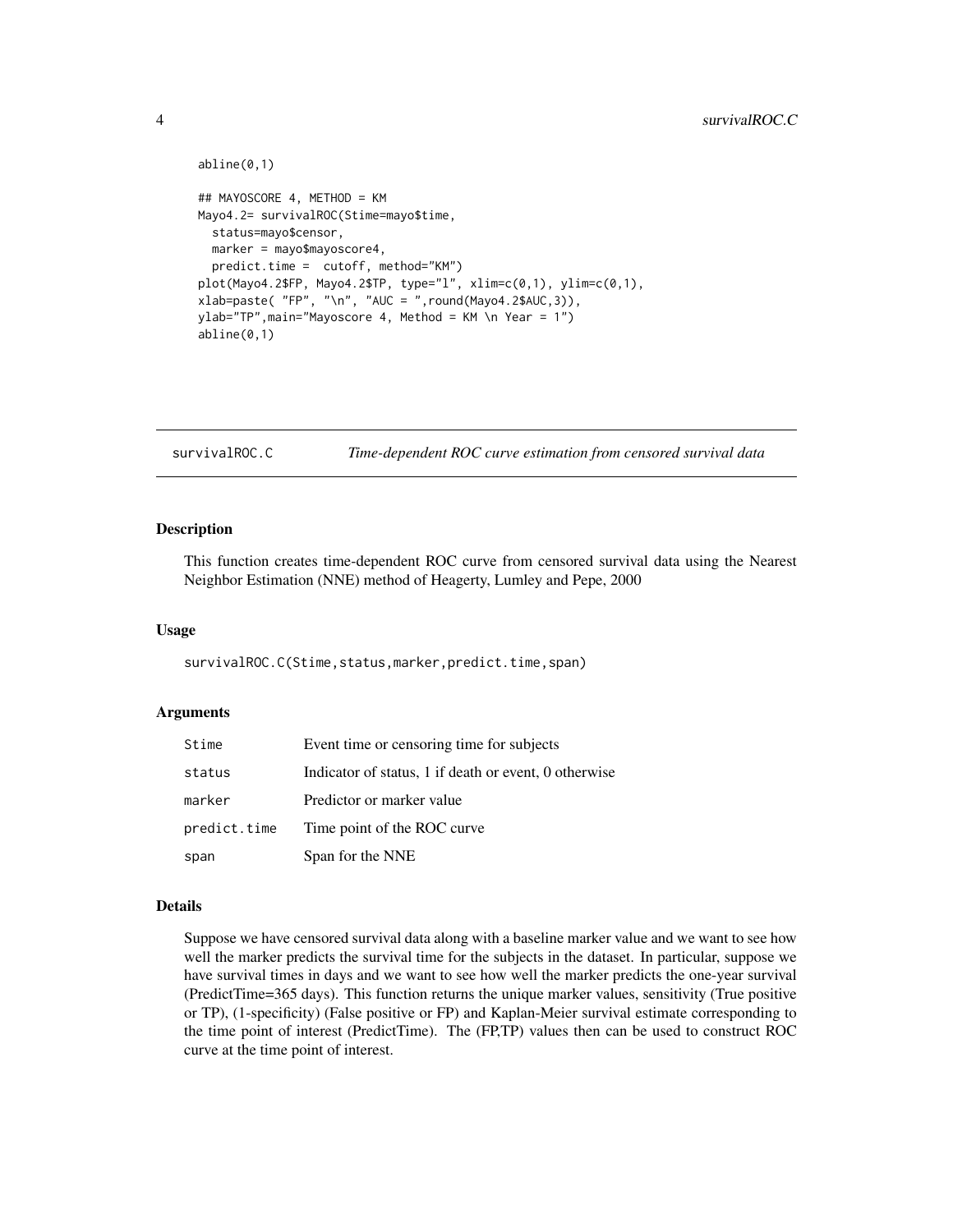#### survivalROC.C 5

#### Value

Returns a list of the following items:

| cut.values   | unique marker values for calculation of TP and FP |
|--------------|---------------------------------------------------|
| TP           | TP corresponding to the cut off in marker         |
| FP.          | FP corresponding to the cut off in marker         |
| predict.time | time point of interest                            |
| Survival     | Kaplan-Meier survival estimate at predict.time    |
| <b>AUC</b>   | Area Under (ROC) Curve at time predict.time       |

#### Author(s)

Patrick J. Heagerty

#### References

Heagerty, P.J., Lumley, T., Pepe, M. S. (2000) Time-dependent ROC Curves for Censored Survival Data and a Diagnostic Marker *Biometrics*, 56, 337 – 344

#### Examples

#### data(mayo)

```
nobs <- NROW(mayo)
cutoff <- 365
Staltscore4 <- NULL
Mayo.fit4 <- survivalROC.C( Stime = mayo$time,
     status = mayo$censor,
     marker = mayo$mayoscore4,
     predict.time = cutoff,
      span = 0.25*nobs^(0.20)Staltscore4 <- Mayo.fit4$Survival
plot(Mayo.fit4$FP, Mayo.fit4$TP, type = "l",
xlim = c(0,1), ylim = c(0,1),xlab = paste( "FP \n AUC =",round(Mayo.fit4$AUC,3)),
ylab = "TP", main = "Year = 1" )abline(0,1)
```